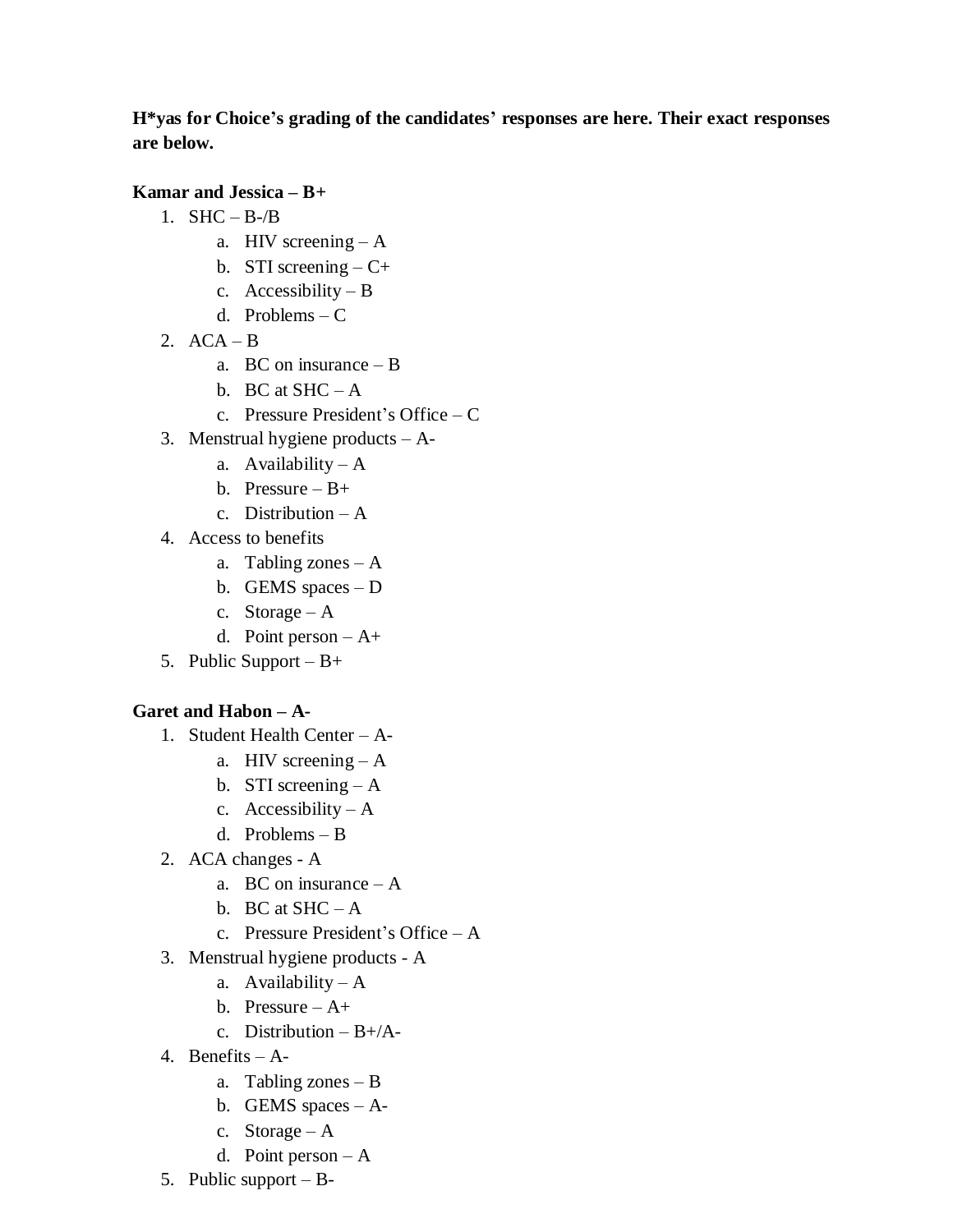## **Garet and Habon's responses**

**Student Health Center reform.** HFC and members of GUSA have met with Student Health Center administrators several times over the past two semesters and hope to maintain our progress and momentum going forward with GUSA's support.

1. Do you support free and anonymous HIV screening once a semester? This happened for the first time this December, advertised primarily by HFC. How will you work to institutionalize this event?

We definitely support free and anonymous HIV screenings for students at least once a semester from the Student Health Center. We will work with HFC and other student groups on campus, such as GUPride and GUQPOC, to advertise these programs. Our GUSA administration will include a Health and Wellness policy team focused on a broad range of health issues, and will work with the new Student Health Advisory Board to ensure that this necessary health program is continued.

2. Do you support free and anonymous STI screening once a semester? The Student Health Center is resistant to this due primarily to cost. Can you commit to investigating outside funding sources (e.g., grants) to fund a pilot STI screening event? If not, how else will you work to secure this service for students?

As with HIV screening, general STI screenings for students are necessary for student health. While we will absolutely support the search for outside funding resources, we will work with University Administration to subsidize the cost of an initial program, but plan to advocate that the University Administration funds these resources internally in the long-term. We are willing to work with HFC and other student organizations on a pilot program similar to the HIV testing program that happened late November/early December at the Student Health Center. In the long term, we also plan on advocating for year-round access to free and anonymous STI testing on campus.

3. How do you plan on increasing Student Health Center accessibility and inclusivity for students of diverse and intersecting identities?

To address the many overlapping and intersecting identities of students on campus, our administration plans to work with students groups on campus such those in the LGBTQ community, communities of color, and students of low-income, first-generation backgrounds (such as students in GSP) to better inform our advocacy with administrators. We plan on using the new Student Health Advisory Board to emphasize the importance of institutionalized cultural competency training for staff at the Student Health Center and at CAPS, as well as the need for hiring practices that are more in tune with student needs around diversity and intersectionality. We also will advocate for the expansion of the current model used by GSP with Dr. Phillip, and by CMEA with Dr. Wright, to other offices around campus. This is a fantastic way to increase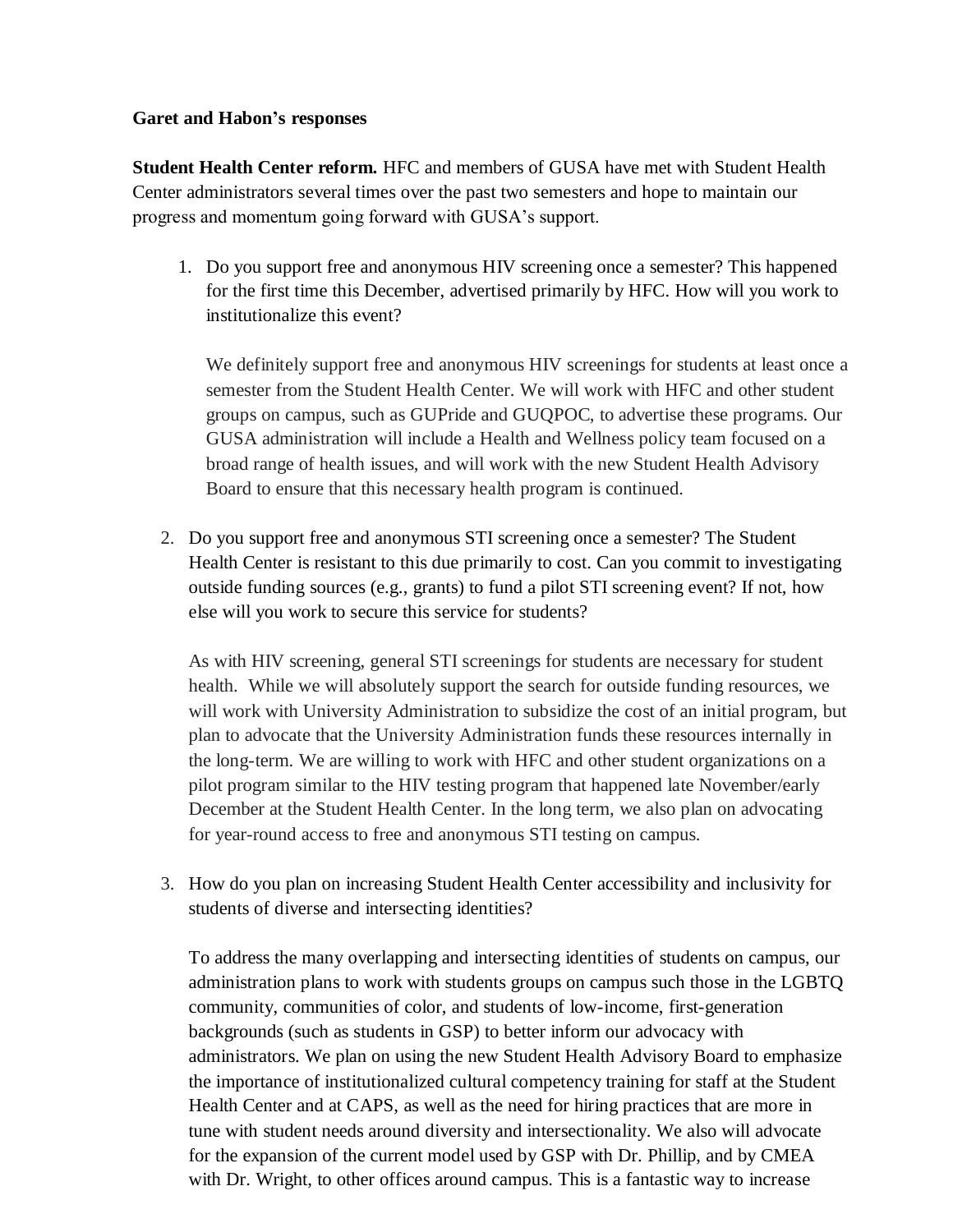student engagement with clinicians, and address the stigma associated with accessing mental health care, because of the direct outreach that happens as clinicians support students in the campus spaces they feel more comfortable.

**Affordable Care Act alterations.** Student health insurance currently covers contraceptives as designated by the FDA because of a provision in the ACA. If that provision of the ACA is repealed, students on student health insurance will be unable to access contraception free of cost. In addition, the Student Health Center may stop prescribing and providing contraception for non-contraceptive purposes if the ACA is repealed. Students on Georgetown's health insurance will be left without any access to birth control.

> 1. Do you support continued coverage for contraception (the status quo) for students on student health insurance, regardless of changes to the ACA?

Yes, we absolutely support the inclusion of contraception for students on student health insurance. Many students at Georgetown, particularly low-income students, rely on student health insurance and contraception is a necessary part of health coverage for those students.

2. Do you support the Student Health Center continuing to prescribe birth control for non-contraceptive purposes, regardless of changes to the ACA?

Yes, for students with student health insurance the Student Health Center is one of the only nearby options for obtaining prescriptions for a variety of health concerns. As described in our Health and Wellness Platform, we believe that contraception should be included as a part of the larger offering available to students. We plan to advocate for the universal institutionalization of the Student Health Center's policy to prescribe students contraceptives for non-reproductive purposes, and will push to expand the range of contraception the Student Health Center provides (including implants and IUD's).

3. How will you pressure the President's office and other relevant administrators to continue providing coverage for students on Georgetown's health insurance?

Working with Dr. WinklerPrins, Assistant Vice President for Student Health, GUSA will maintain a strong presence in discussions surrounding issues of health, particularly around contraception access for Georgetown students. In the event that government provisions for contraceptive coverage are repealed, as reflected in our platform, we will advocate that University administration provide all necessary resources for students to obtain reproductive health care and contraception. We would be willing to work on a public campaign in partnership with HFC and other student groups about the provision of resources for contraception access on campus, culminating, if need be, in student protests.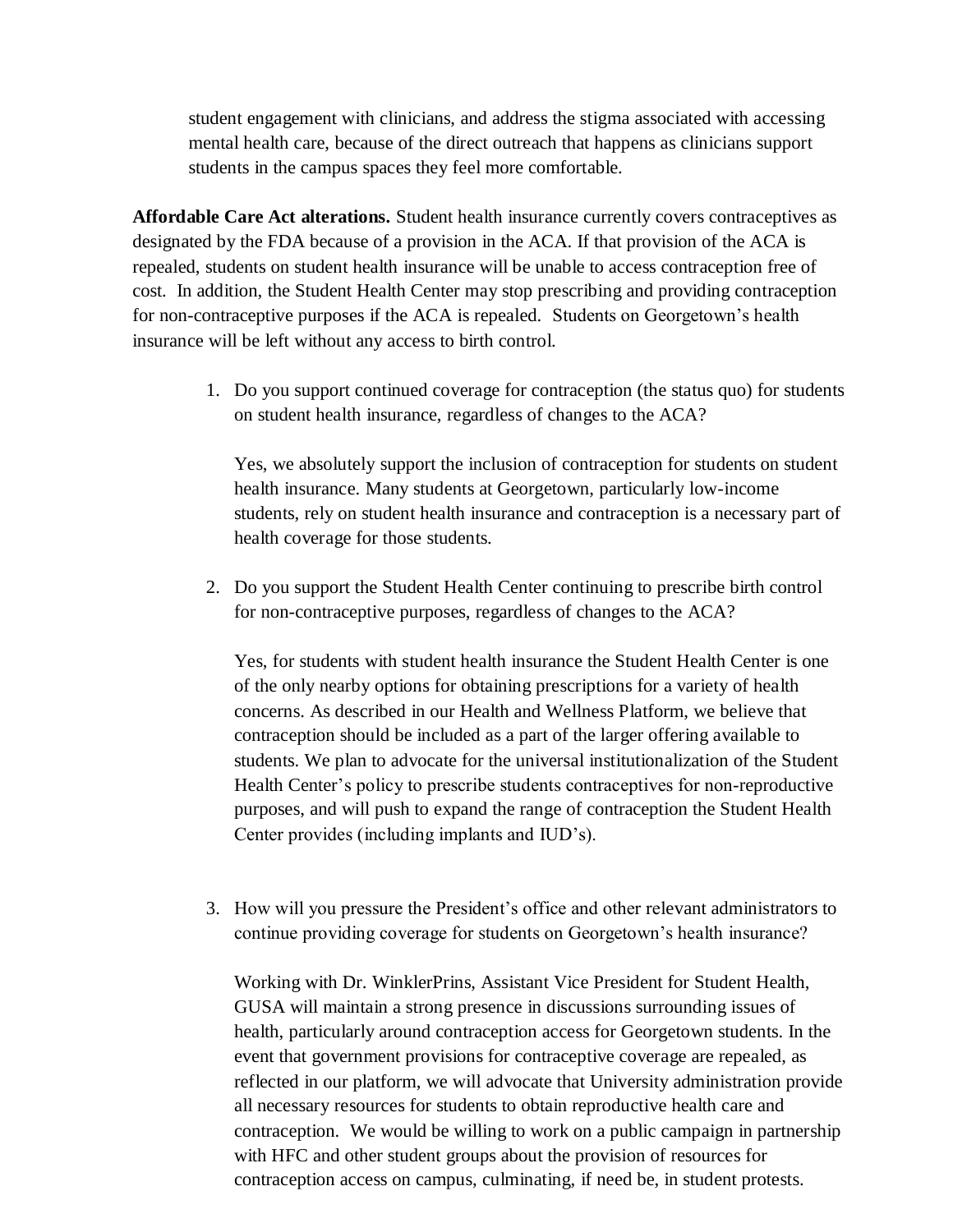**Menstrual hygiene product campaign.** HFC is working on providing free menstrual hygiene products to students on campus. The Corp is implementing a pilot program this month, and paying for facilities workers to supply products in bathrooms, but lacks the funds to fully institutionalize.

1. Do you support free menstrual hygiene products for students on campus?

Yes, we fully support the provision of free and accessible menstrual hygiene products and disposal receptacles for students throughout campus. It is important for students to get access to menstrual hygiene products because not all can afford to pay for them. Students should not have to weigh the cost of these products against their health.

2. How will you pressure Health Ed or other relevant offices to commit to funding menstrual hygiene products on campus?

> Health Education Services and other health offices on campus, which provide valuable health resources to the Georgetown community, are under-resourced and under-staffed. Apart from advocating for greater institutional support for these offices, we would be willing to work with HFC and other student groups to create comprehensive, well-researched proposals for this cause. We are aware that there is some amount of institutional support for such an initiative. But in the event that there is a lack of movement on the issue, we would begin a public campaign in partnership with HFC and other student groups about the importance of menstrual hygiene products, culminating, if need be, in student protests.

3. Do you support free products in bathrooms on campus, a "hub" style where students can go to one location (e.g. Health Ed) and receive supplies in bulk, or both? Which do you favor achieving in the short term, and which in the long term?

We support having free products in bathrooms, as well as the creation of "hubs" for these products. Both options are viable and necessary for the campus community. In the short term, we would push for having free products, as well as disposal receptacles, in all bathrooms on campus. It is much easier to go to any bathroom and get a product rather than go to a specific location to get menstrual products. In the longer term, we would also be supportive of hubs on campus at different locations (Health Education Services, Student Health Center, HFSC, Yates, Women's Center, LGBTQ Center, CMEA, and more) that provide menstrual hygiene products in bulk.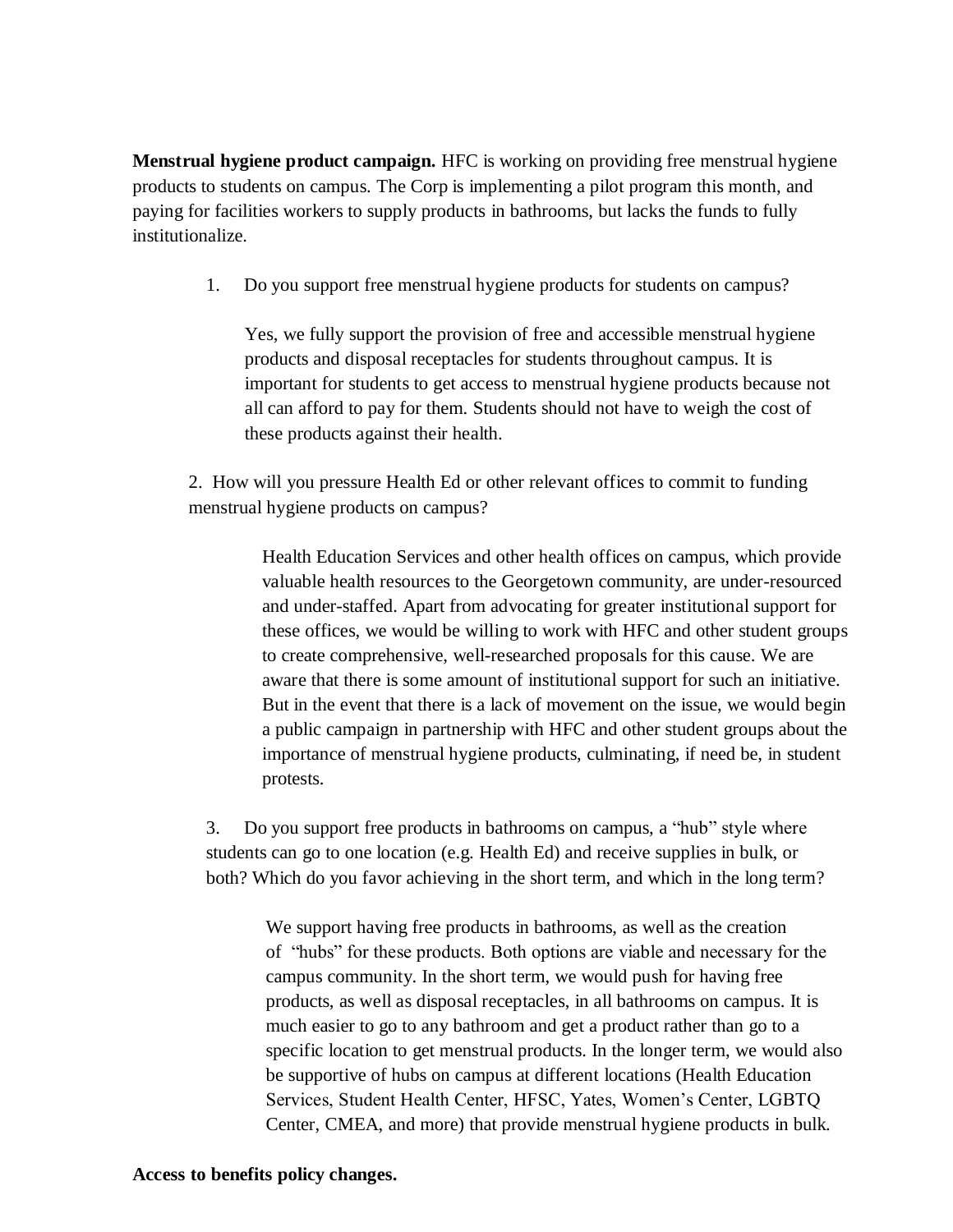1. Do you support the expansion of tabling zones on campus? If so, where? How do

Spaces, such as Healy Circle, are often not considered tabling zones because of aesthetic and optics reasons. We reject the notion that these are valid reasons for suppressing student speech. However, the University will resist changing these procedures, so we support a compromise: event-specific speech zones closer to event spaces. When there are events held in spaces like Gaston there should be a free speech zone in a relatively close location - like Healy Circle - and the student organizations involved (protesting organizations, as well as those that plan events) should have a voice in deciding where these free speech zones are. Protests and tabling in relation to controversial events allow for much greater dialogue on controversial issues.

2. Do you support groups without access to benefits acquiring the ability to reserve OCAF/GEMS spaces? If so, how do you plan to overcome administrator resistance?

We support continued discussions between the University and unrecognized student groups about acquiring access to spaces. However, anticipating significant University pushback, we also support the continuation and expansion of the current partnership where access to space and other benefits is extended to unrecognized student groups through GUSA.

3. Do you plan to maintain GUSA storage for unrecognized student groups? Do you plan to maintain a policy team/policy chair/other designated point person for unrecognized student group concerns?

In the absence of necessary storage space for unrecognized student groups like H\*yas for Choice, it is the responsibility of GUSA to make accommodations for them. A significant number of students at Georgetown are involved with unrecognized groups and ensuring advocacy efforts on their behalf will be a priority for our administration. We will maintain the current liaison position and leave open the possibility for the development of a policy team depending on interest from unrecognized student groups.

#### **Kamar and Jessica's Responses**

## **Student Health Center reform.**

*1.* Do you support free and anonymous HIV screening once a semester? This happened for the first time this December, advertised primarily by HFC. How will you work to institutionalize this event?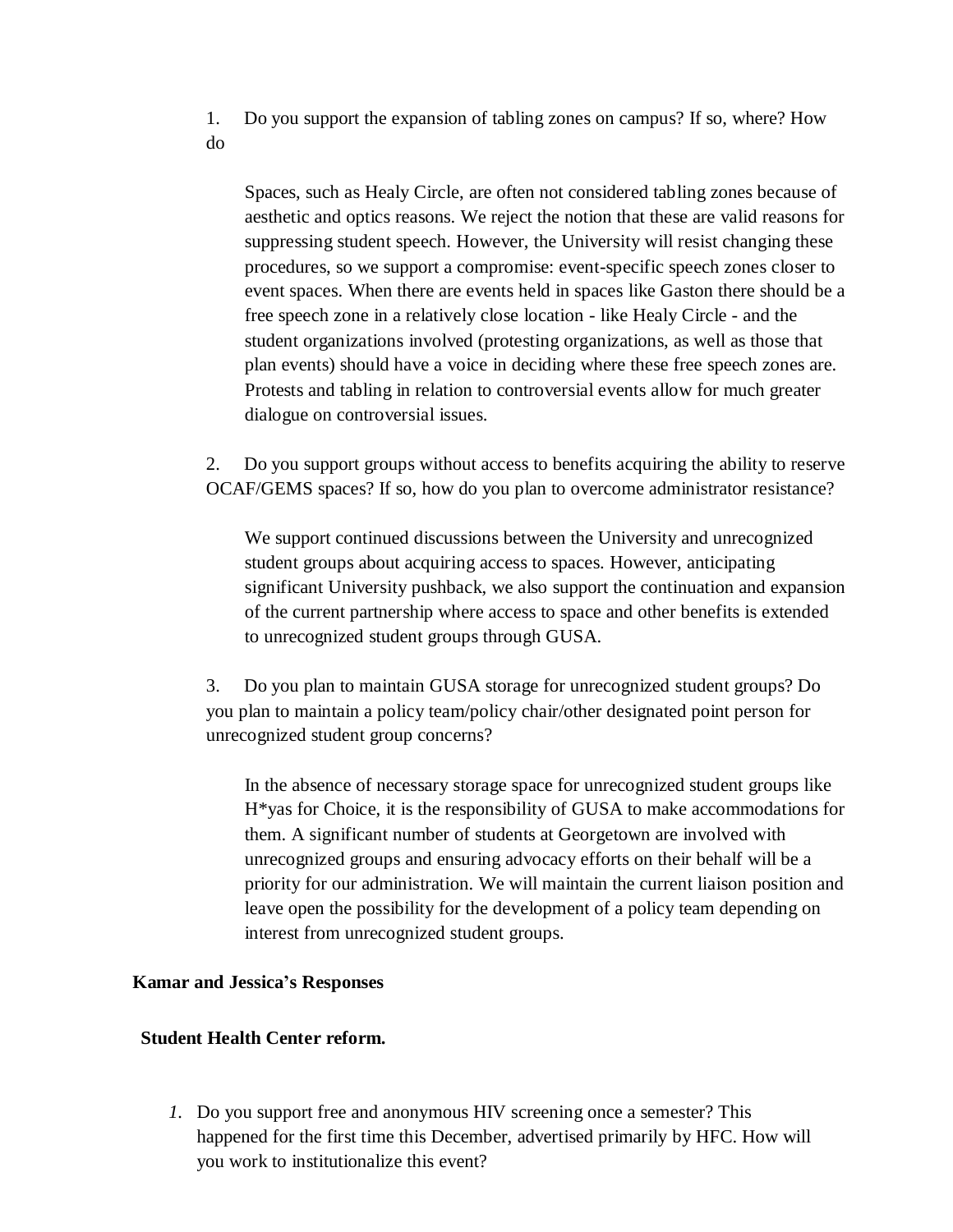a. Increasing access to student health services is one of the three core tenets of our platform and one of the key ways that we believe GUSA can improve student life on campus. We commit to working tirelessly to ensure the continuation of free and anonymous HIV screening once a semester because this falls in line with our priority of promoting a healthier student body, and that includes promoting safe intimate relationships. This is also an issue that intersects with affordability and access because healthcare services that go beyond what the University evaluates to be the standard are among some of the hidden costs of

Georgetown.

2. Do you support free and anonymous STI (Sex) screening once a semester? The Student Health Center is resistant to this due primarily to cost. Can you commit to investigating outside funding sources (e.g., grants) to fund a pilot STI screening event? If not, how

else will you work to secure this service for students?

- a. We believe that free and anonymous STI screening is a right for every college student. The unfortunate reality of Georgetown is that the best way to protect this right is to ensure that funding does not come from the university itself. There are federal resources that can be looked into [\(https://www.aids.gov/federal-resources/funding-opportunities/how-to-get](http://www.aids.gov/federal-resources/funding-opportunities/how-to-get-funding)[funding](http://www.aids.gov/federal-resources/funding-opportunities/how-to-get-funding)
- /) and screenings once a semester don't have to be quite the financial burden a. on GUSA, the SHC, or the university especially if an organized approach to feeling out the demand for such services on campus is taken ahead of scheduled screenings.
- *3.* How do you plan on increasing Student Health Center accessibility and inclusivity for students of diverse and intersecting identities?
	- *a.* CAPS clinician John Wright has developed a cultural competency training for direct service providers. We will advocate for SHC staff members to partake in the training he has developed as a first step towards cultural competency. We will open dialogue with affinity organizations to identify unique challenges that affect different communities on campus and cause barriers to access at the SHC. We expect that the result of this conversation will be that we need to reevaluate SHC staff hiring protocols to ensure that students feel supported in their healthcare environment. We also note that medical professionals should be more equipped to address the health and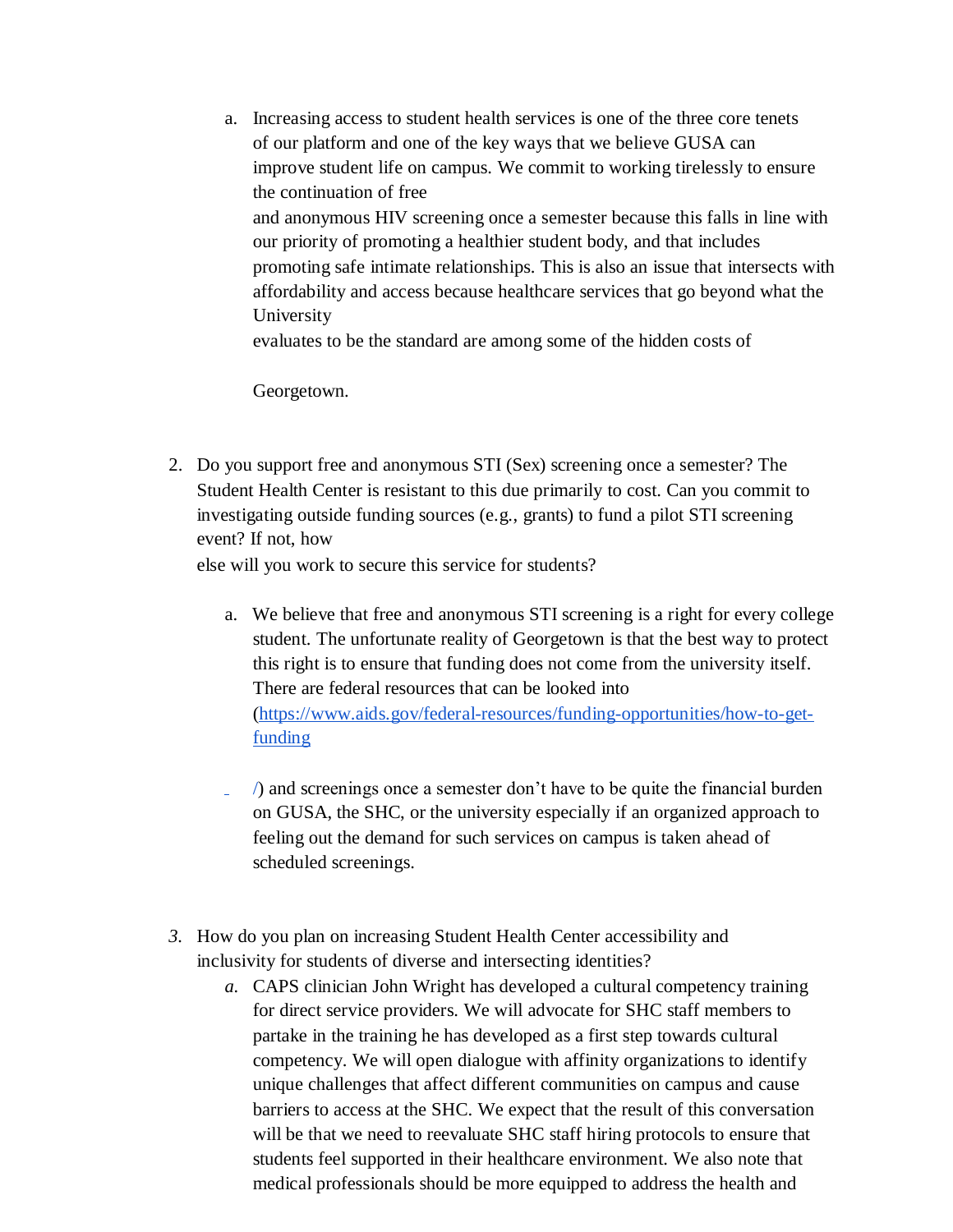sexual health needs of queer and trans students. Many healthcare professionals lack the language and resources to competently and respectfully create safe, inclusive environments for their queer and trans patients and we should also look into implementing trainings with the LGBTQ Resource Center or other external LGBTQIA+ initiatives.

- *4.* What problems do you see at the Student Health Center and how can best resolve those problems?
	- *a.* There are two chief problems at the student health center from a *logistical*

standpoint that have multiple negative ramifications: 1) the lengthy amount of

time that students have to wait in line in order to reach the desk and be placed on the waitlist and 2) the delay of multiple days or even a week that it often takes to get an actual appointment with a nurse or doctor. Not only do these have the immediate effect of lengthening the amount of time that students are sick, but they also make students (who may be busy and stressed already) less likely to utilize the Student Health Center when they become sick or get injured. One recent way that the University has pushed back against this problem is by hiring new SHC staff members; however, that is not a long-term fix, and it is definitely not the most efficient way to handle the problem. Two improvements that our campaign will advocate for are 1) to replace the written check-in process with a digital check-in system on computer screens, similar to the what the Financial aid office implemented to help streamline its check-in process and 2) to begin using basic data-mining tactics to predict the number of doctors and nurses that we need to have on staff in order to provide care for students. For the non-computer science majors, this would entail collecting anonymous data on patients such as the type of disease(s) they come in with as well as the residence hall where they live and analyzing that data with upcoming weather patterns. This allows us to predict with a high degree of accuracy the number of students that are likely to fall ill. As an illustration, if a student living in New South comes into the SHC with the Flu and next week's weather predictions show cold and rain, that should put off red flags in the SHC's data-mining software which should staff more for the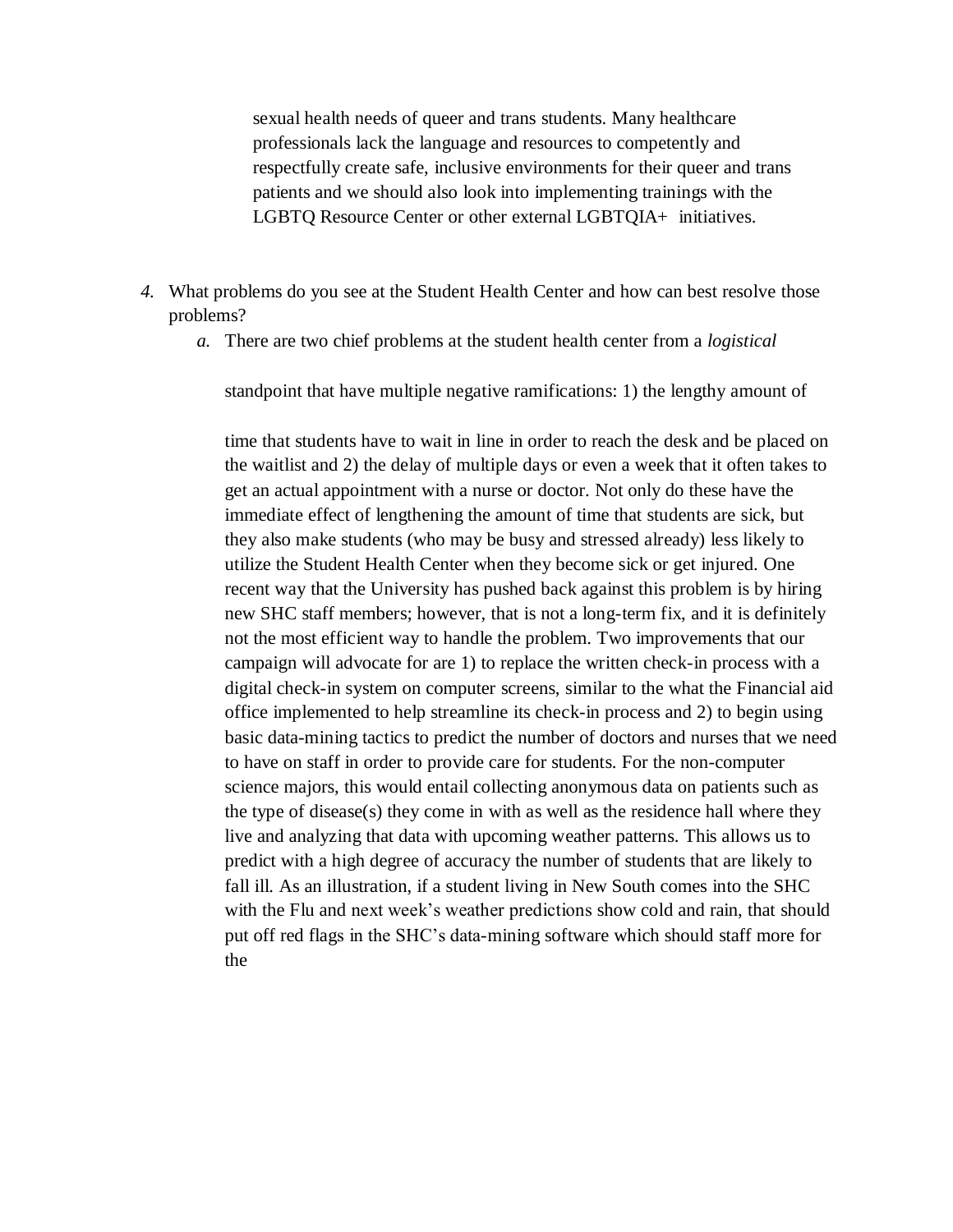immediate future. Compare this to a case when a student from a Vil A apartment comes in with the Flu and upcoming weather predictions being moderate. This process which is relatively simple given today's technology would allow us to staff accordingly and prepare for surges in appointment requests, without wasting resources during days that are more slow. Also along the lines of logistics, we will advocate that SHC staff consider blocked schedules for the nursing staff's lunches to make waiting times shorter and the overall process of visiting the SHC more efficient and accessible. Lastly, as recent HFC surveys have shown that students have been treated inappropriately by staff, judged for their sexual practices, and had overall negative experiences in the SHC, GUSA should look into conducting surveys to follow up on what HFC has found and help advocate for investigations and changes within the Center.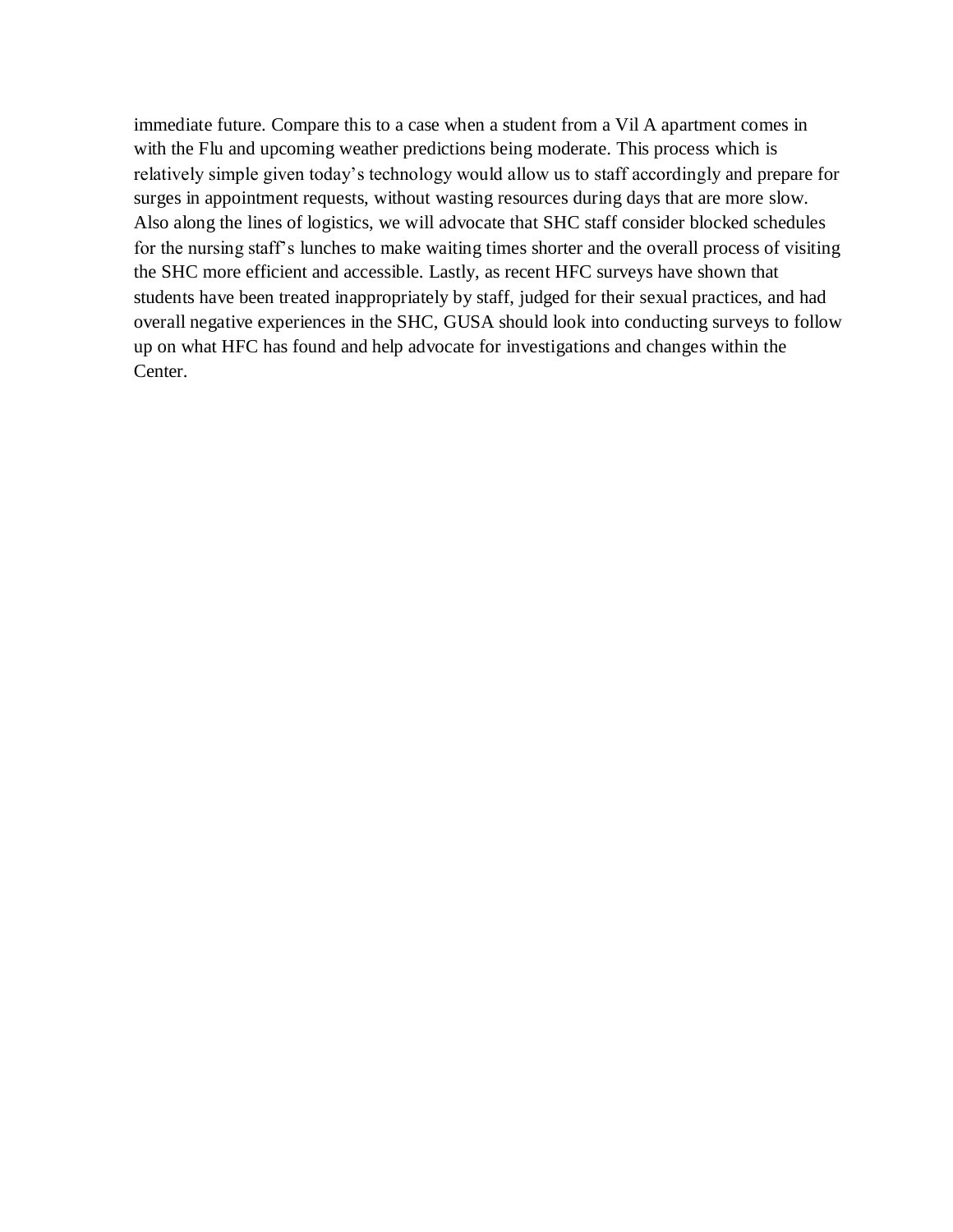# **Affordable Care Act alterations.**

- *1.* Do you support continued coverage for contraception (the status quo) for students on student health insurance, regardless of changes to the ACA?
	- a. We believe that, per the ACA, contraception should be a component of every insurance plan. We will advocate to Dr. WinklerPrins that this be implemented at Georgetown. In answering this question, we had trouble finding out the *full* details of Georgetown's health insurance plan, even though many of us have the university plan ourselves. Therefore, we believe it is imperative that GUSA engage in education about what plans entail and do not entail so that students can make informed choices.
- *2.* Do you support the Student Health Center continuing to prescribe birth control for non-contraceptive purposes, regardless of changes to the ACA?
	- a. Yes. From treating depression to preventing cancer, birth control is an imperative component of women's health. Its accessibility should not be questioned regardless of external factors that we can not control. As this is the status quo at Georgetown, we will work with administrators to ensure this is maintained regardless of national policy changes.
- *3.* How will you pressure the President's office and other relevant administrators to continue providing coverage for students on Georgetown's health insurance?
	- a. We believe that effective pressure begins with understanding. We will work with the administration and the new Student Health Advisory Board to identify their concerns with the insurance plan. Using this knowledge, we will work to alleviate those concerns from the student perspective to ensure that students do not have to revert to outside insurance. If compromise does not produce solutions amenable to student partners, we will engage more aggressive ways of vocalizing student concerns.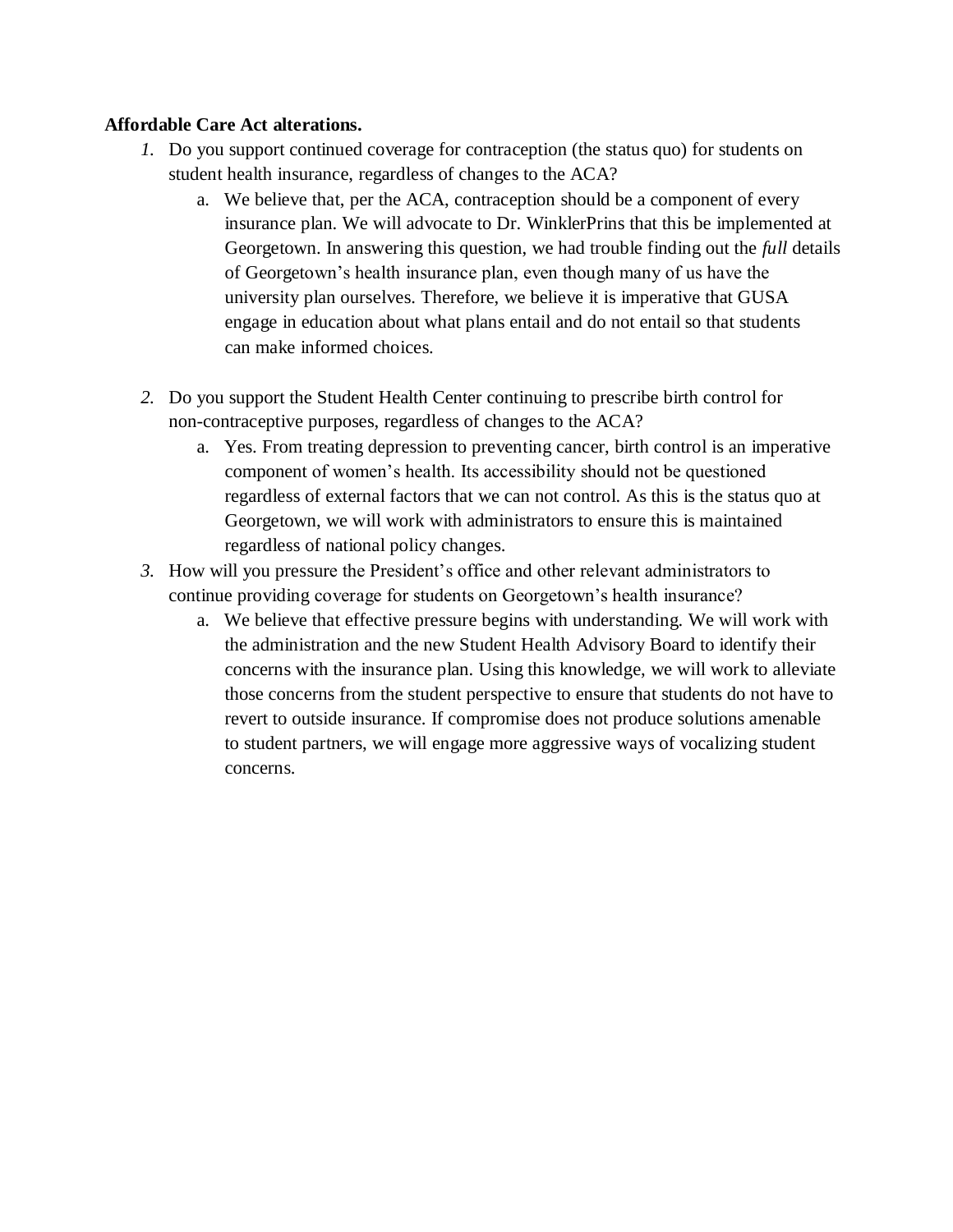# **Menstrual hygiene product campaign.**

- *1.* Do you support free menstrual hygiene products for students on campus?
	- *a.* We believe that in addition to the menstrual hygiene products currently available in some ICC women's restrooms, there should be products made available in *all*  gender restrooms in communal bathroom **residential halls and student-life buildings** (such as the Healey Family Student Center, the Leavey Center, etc.)
- *2.* How will you pressure Health Ed or other relevant offices to commit to funding menstrual hygiene products on campus?
	- *a.* It is disappointing that this is a conversation that needs to be had, but we will do our best to engage with administration and make them aware that menstrual hygiene products are a necessity for many students of different gender identities. These are not luxury items, these are not "perks," no one would question whether or not toilet paper should be provided by the university, and we believe the same mindset should apply to menstrual hygiene products. A university that commits itself to "caring for the whole person" must recognize the importance of providing such provisions to ensure the health, comfortability, and wellness of all students.
- *3.* Do you support free products in bathrooms on campus, a "hub" style where students can go to one location (e.g. Health Ed) and receive supplies in bulk, or both? Which do you favor achieving in the short term, and which in the long term?
	- *a.* We believe that students must have access to these resources as soon as possible. Considering the extent of advocacy necessary for each option, we believe that creating a hub should be first, then free products should be rolled out in bathrooms. But what must also follow is thorough, strategic marketing that ensures the student body actually knows where these products are.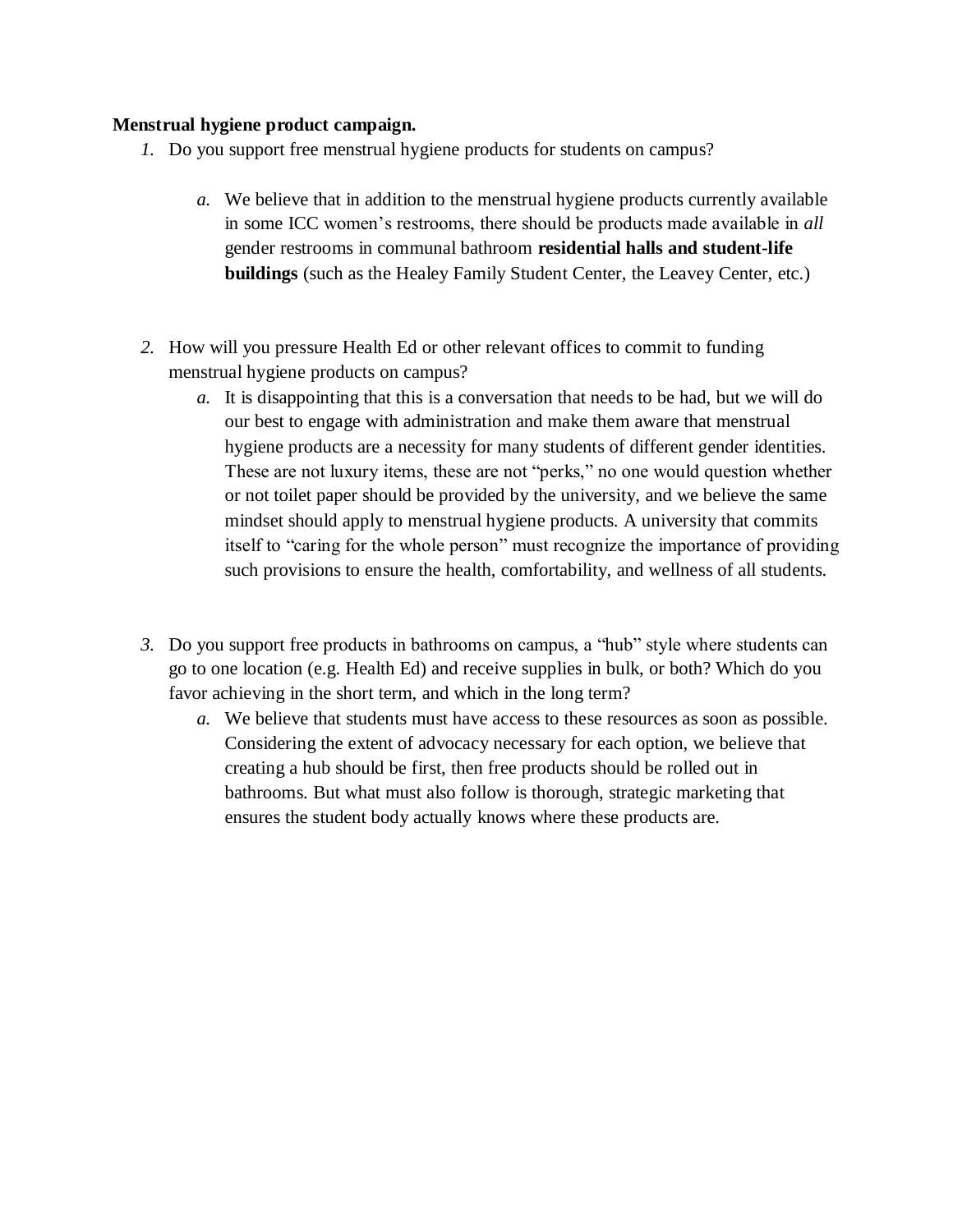## **Access to benefits policy changes.**

- 1. Do you support the expansion of tabling zones on campus? If so, where? How do you plan to overcome administrator resistance, e.g. for tabling in Healy Circle?
	- a. Our campaign supports the expansion of tabling zones for recognized and unrecognized groups on campus. With the recent passage of the campus plan, there will be multiple new areas of student life for which our administration will advocate that new space be allocated to tabling. The most exciting opportunity lies on the Leavey esplanade because with bookstore's plans to expand into the esplanade with the addition of shopping space and a cafe, that will quickly become a vibrant area of student life during daytime hours. We will push for dedicated space to place tabling stations in the sunny area outside of their cafe entrance. Additionally, we will advocate to **REMOVE** the long gray couch in the Healey Family Student Center next to the outer wall of Bulldog Tavern that **does not have any functional outlets**. We will then push Student Center Director Patrick Ledesma to dedicate that space for tabling stations in the HFSC to replace that relatively useless couch. These two initiatives would be relatively easy to do because both Leavey and HFSC are already designated as "public squares" in the University's speech and expression policy. In response to any resistance from the the Division of Student Affairs, we will negotiate with those administrators who would push back against expanding tabling zones by offering compromises such as establishing dead periods for times such as parents weekend or big tour weekends during which tabling in any newly proposed areas such as Healy circle could be off limits for student groups.
- 2. Do you support groups without access to benefits acquiring the ability to reserve

OCAF/GEMS spaces? If so, how do you plan to overcome administrator resistance?

a. We understand that in the current status quo, unrecognized groups generally conduct meetings and other group gatherings in classrooms because GEMS allows individual students to reserve those spaces. However, if an unrecognized group is looking to book a larger space such as an auditorium or a lounge such as McShain, that process must occur through a cosponsorship. We recognize the pros and the cons of this process. On the positive side, an unrecognized group can utilize the full breadth of resources that Georgetown has to offer without the regulations and oversight that come from being an ATB organization. On the negative side however, the cosponsorship process can be difficult to coordinate because it requires organizing two or more student groups at once in order to